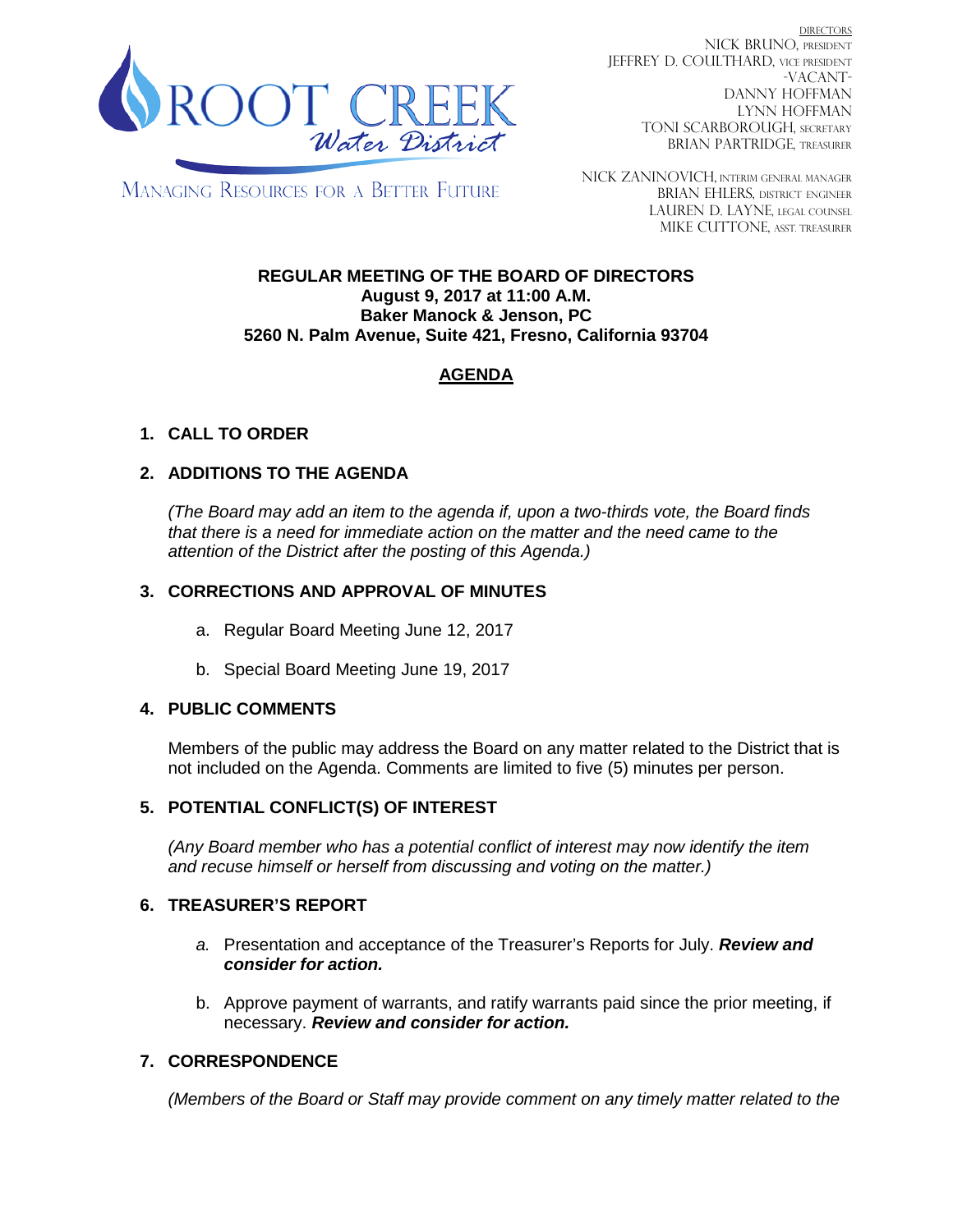*District that is not included on the agenda.)*

### **8. PRESENTATION: District Policies and Adoption - Alison Lechowicz, Lechowicz & Tseng**

- **9. BOARD ACTION ITEMS -** *The Board may take action on any of the following items*
	- a. **Election (Layne).** Take action to set November 28, 2017 election; Five (5) seats up for election.
	- b. **Initiation of Planning Efforts for the Planning, Design, Permitting, and Construction of a Central Surface Water Treatment Facility (Zaninovich).** Authorize staff to initiate planning efforts for a new surface water treatment plant. A Staff Report is attached for the Board's review and consideration.
	- c. **District Accounting Services Contract (Zaninovich).** Authorize continuing accounting services from Cuttone & Mastro, Certified Public Accountants. A Staff Report is attached for the Board's review and consideration.
	- d. **Water Meter Policy Resolution (Zaninovich).** Adopt water meter fee and installation policy for new water services. A Staff Report is attached for the Board's review and consideration.
	- e. **Future Meeting location (Layne).** Action by the Board to move the meeting to a location within Madera County.
	- f. **Administrative Consulting Services Agreement – Term ending August 26, 2017 – Review and consider taking action (Layne).** The Interim General Manager's Administrative Consulting Services Agreement was for a term of six (6) months and that term ends on August 26, 2017. The Board should discuss how to proceed.
	- g. **Engagement Agreement for Brad Neil, Special Bond Counsel (Layne).**  Authorize entering into agreement for Bond Counsel services. A draft agreement is attached for the Board's review and consideration.

### **10. ENGINEER'S REPORT**

- a. Water Operations and Surface Water Utilization Update
	- i. Friant Dam Operations Section 215 Water
	- ii. Surface Water Utilization and Projections
	- iii. Groundwater Recharge Operations
		- 1. Well 123 Intertie Update concerning Board Member concerns. A Staff Report is attached for the Board's review and consideration. *The Board may take action on this item.*
- b. Construction Standards and Specifications, Testing, and Scope Update. A cost estimate for finalizing these items is being prepared and will be presented at the Board meeting for consideration. *The Board may take action on this item.*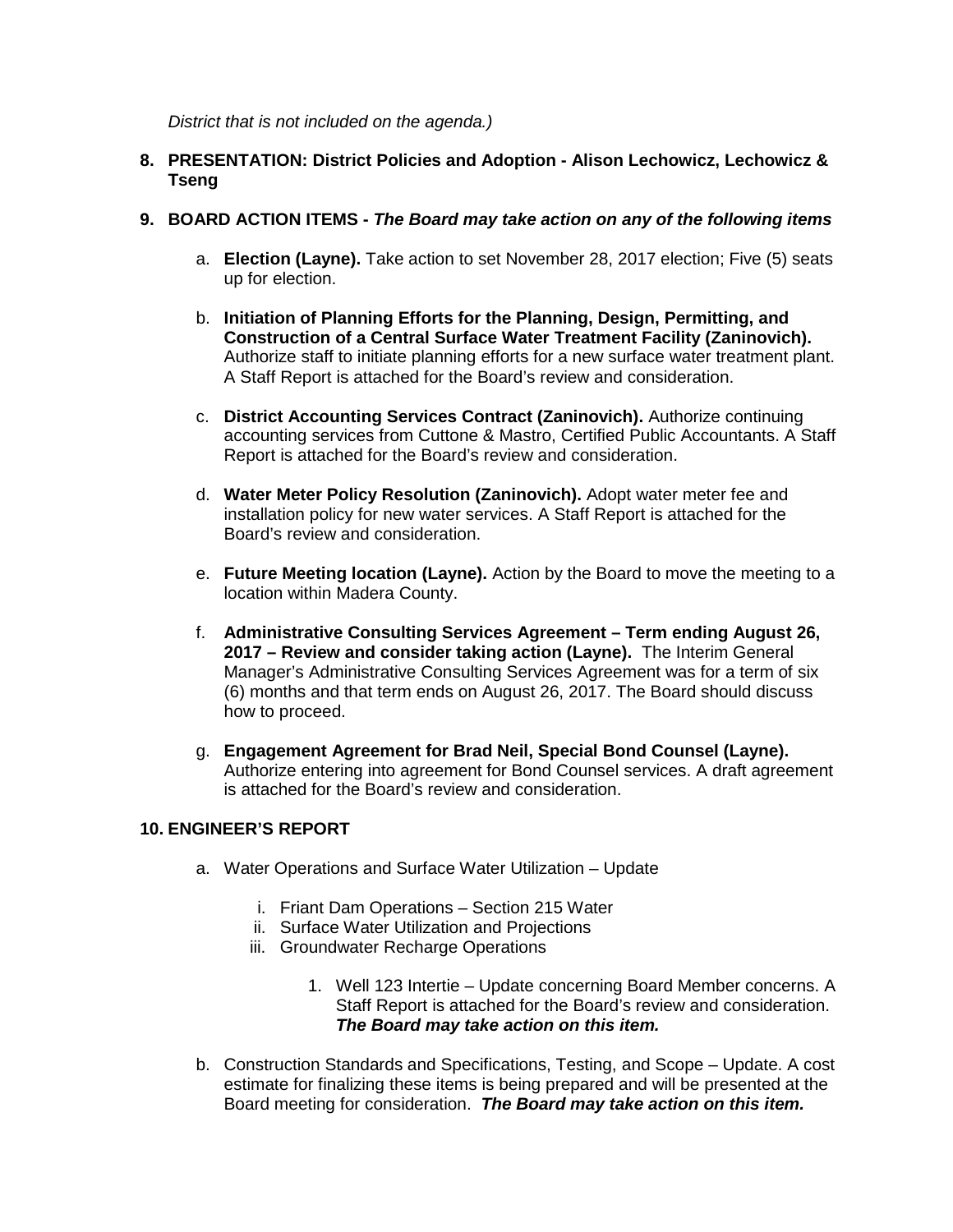- c. Facilities Application for Permitting, Agreement, and Acceptance Policy documents - Update
- d. Construction status Update
	- i. Municipal Projects
	- ii. Agricultural Projects In-lieu project expansions
- e. Annexation Update
- f. Section 215 Contract with USBR Update
- g. Wastewater Operations and Engagement with Regional Water Quality Control Board – Update
- h. Siting of new water well

## **11. GENERAL MANAGER'S REPORT**

- a. Holding Contracts Letter to U.S. Bureau of Reclamation Update
- b. Road 40 Pipeline Issues Update
- c. JPIA Inspection Report
- d. Appointee to Fill Vacant Board Director Seat Discussion
- e. Public Records Act Request for Form 700 Copies Update
- f. Proposed GIS Database Report
- g. General Manager Feedback Discussion

## **12. LEGAL COUNSEL REPORT**

- a. Road 40 Pipeline Issues
	- i. Discussion of draft letter to County concerning groundwater issues in pipe zone. *Action may be taken.*
	- ii. Discussion of rescinded letter to County concerning proximity of obstructions to paved roadway. *Action may be taken.*

### **13. COMMITTEE REPORTS**

a. Staffing/Employment Committee

### **14. UPDATE ON MADERA SUBBASIN CORRDINATION COMMITTEE**